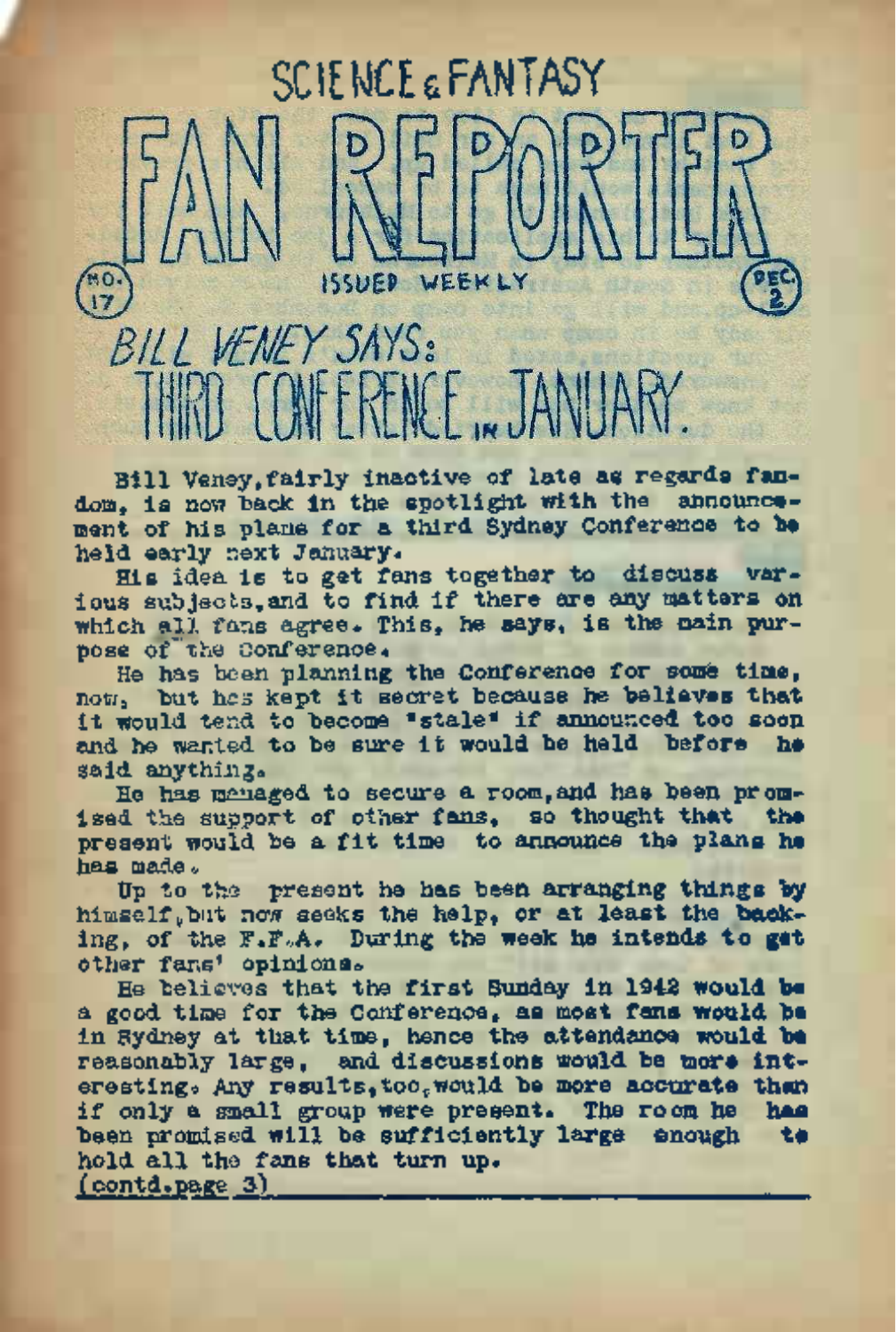#### PAGE TWO S.F.F. REPORTER.

TASMAWEWS?

Reaching us just in time to make the stop press in the last issue, was an air mail letter from Tuck saying that he had been called up, and all his previous arrangements would have to be cancelled.

Tuck had planned to go to Melbourne, and wait for an answer to his application for a job before deciding whether to stay in Melbourne or to go on to relatives in South Australia. However, he received his call-up,and will go into camp on December 2. (He will already be in camp when you read this.)

Our questions,asked in last week's issue, will not be answered. Others, however, arise. At present,we do not know whether Don will be in for three months,six, or the duration. His hurried letter did not say much. Also,he himself does not know at the moment what will become of Profan. So the position of Hobart fandom at the moment is very indefinite.

Address all letters to his old address.

#### polls" No.4.. PRO EDITORS.

Total number of votes in poll No.1 . ...... 13 Total number of votes in poll No.2 ....... 13 Total number of votes in poll No.3 ....... 14 Total number of votes in this poll 7111

Figures, they say, cannot lie. The figures in this poll indicate either that Australian fans are losing interest, or that five favourite pro editors are very hard to pick.We know the former is not true,therefore the latter statement is responsible for the condition of this poll. There was no increase on last week's results.

With a total of only seven votes,after one month'<sup>s</sup> voting, we are forced to close the poll. It cannot be regarded as complete, because it represents the opinions of less than half the number of fans who could have voted, and positions were so close that two or three votes would have changed positions considerably We will not repeat the results. They are in the last issue, if you want to see them. Repeating them would merely emphasise them, and waste space.

Details of our next poll,which, we think and hope, you will find easier than this one, will be found elsewhere in this issue.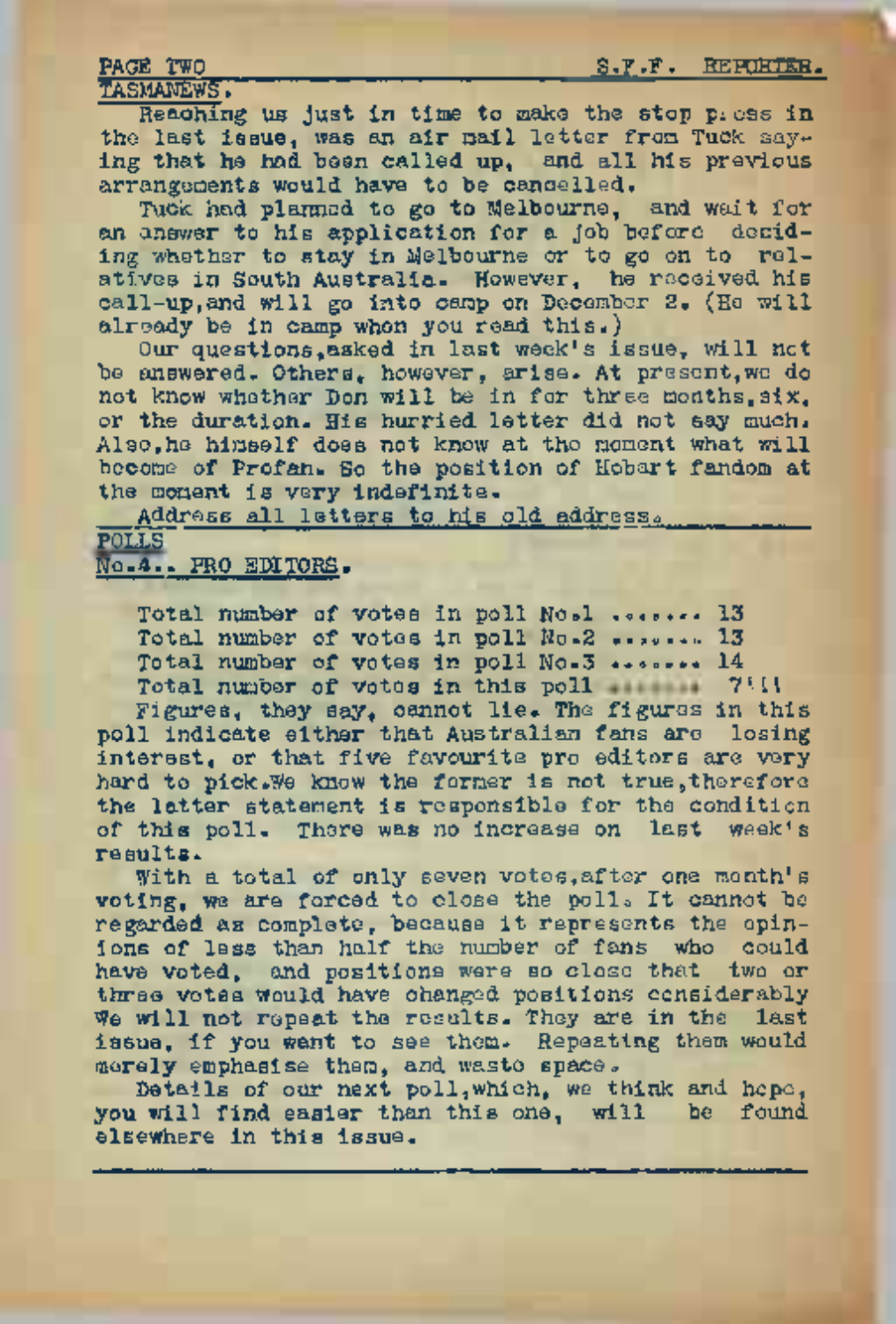#### S.F.F. REPORTER. THE PAGE THREE.

## POLL No.5. .COVERS

#### Our fifth poll, and probably our second last before we start on fan subjects, is to find the bost-liked cover. Send in your five favourite covers, and they will each receive one vote. And in case you have any trouble in thinking up your five, we suggest a scheme you might try.

If you keep your collection in a condition that<br>enables you to take books out without a major excevation, go through the lot, systematically, leaving out the books whose covers you like particularly. At the end, you might have ten or twelve. It merely remains then to pick your five out of these, put them all back and say 'It's did." Of course, you can use any scheme you like, or pick them from memory, but this seems to us to be the most thorough way.

As it would be unfair to include post-ban covers. this contest is for pre-ban ones (and the reprints; only. But because of requests we will run special post-ban polls later. Looks as if we will be pretty busy for some time to come.

#### CONFERENCE..(from page 1)

Veney'himself will be in charge of the actual Conference. He believes that he is best fitted for the position, as he is now fairly inactive regarding fan affairs, and hence would be a "neutral" in most matters.

That is a brief outline of the Conference.At present it seems that it may clash with the Court of Inquiry, but a shuffling in arrangements can fix that. Although he wants other opinions on the Conference. and would like the F.F.A's support, Veney says he is capable of staging it without this. So it seems that the Conference will definitely be held. We will give you more details as they come to hand.

Graham Stone informs us that his large sizes. including Wonders?Amazings, and quarterlies, are now up to the 50 mark.